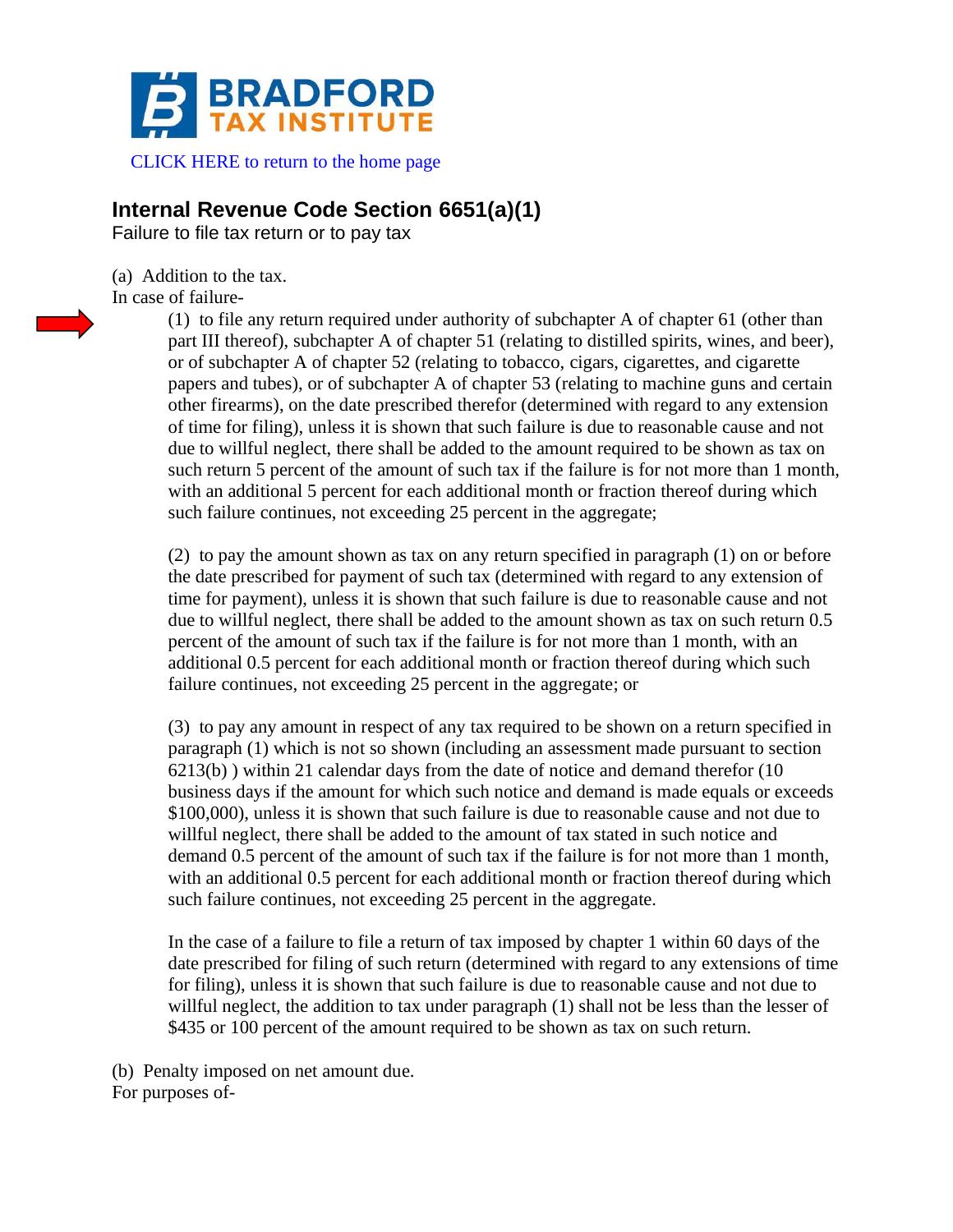(1) subsection (a)(1), the amount of tax required to be shown on the return shall be reduced by the amount of any part of the tax which is paid on or before the date prescribed for payment of the tax and by the amount of any credit against the tax which may be claimed on the return,

(2) subsection (a)(2), the amount of tax shown on the return shall, for purposes of computing the addition for any month, be reduced by the amount of any part of the tax which is paid on or before the beginning of such month and by the amount of any credit against the tax which may be claimed on the return, and

(3) subsection (a)(3), the amount of tax stated in the notice and demand shall, for the purpose of computing the addition for any month, be reduced by the amount of any part of the tax which is paid before the beginning of such month.

(c) Limitations and special rule.

(1) Additions under more than one paragraph.

With respect to any return, the amount of the addition under paragraph (1) of subsection (a) shall be reduced by the amount of the addition under paragraph (2) of subsection (a) for any month (or fraction thereof) to which an addition to tax applies under both paragraphs  $(1)$  and  $(2)$ . In any case described in the last sentence of subsection  $(a)$ , the amount of the addition under paragraph (1) of subsection (a) shall not be reduced under the preceding sentence below the amount provided in such last sentence.

(2) Amount of tax shown more than amount required to be shown.

If the amount required to be shown as tax on a return is less than the amount shown as tax on such return, subsections (a)(2) and (b)(2) shall be applied by substituting such lower amount.

(d) Increase in penalty for failure to pay tax in certain cases.

(1) In general.

In the case of each month (or fraction thereof) beginning after the day described in paragraph (2) of this subsection , paragraphs (2) and (3) of subsection (a) shall be applied by substituting "1 percent" for "0.5 percent" each place it appears.

(2) Description.

For purposes of paragraph (1) , the day described in this paragraph is the earlier of- (A) the day 10 days after the date on which notice is given under section 6331(d), or

(B) the day on which notice and demand for immediate payment is given under the last sentence of section 6331(a) .

(e) Exception for estimated tax.

This section shall not apply to any failure to pay any estimated tax required to be paid by section 6654 or 6655 .

(f) Increase in penalty for fraudulent failure to file.

If any failure to file any return is fraudulent, paragraph (1) of subsection (a) shall be applied-

(1) by substituting "15 percent" for "5 percent" each place it appears, and